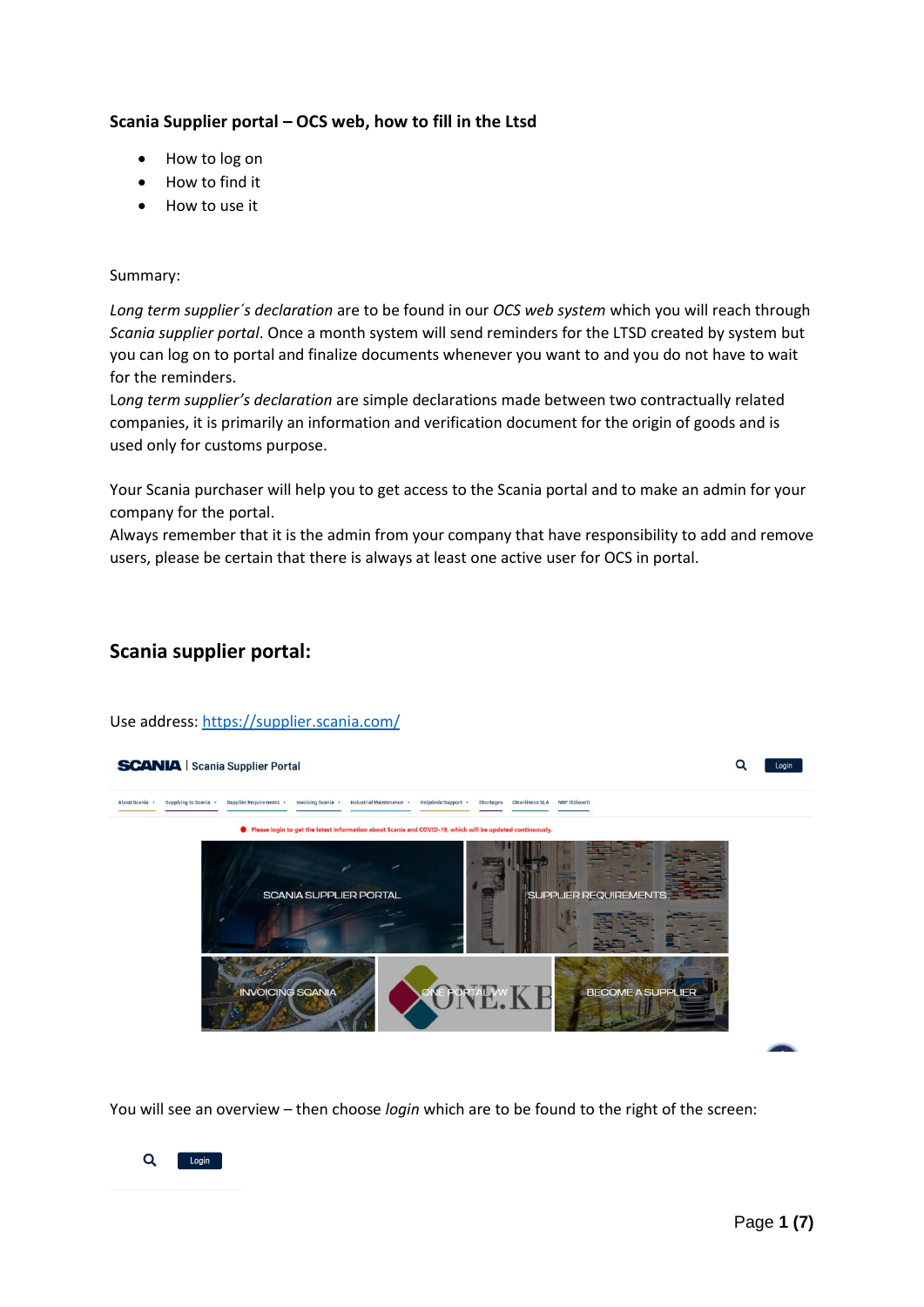When you are logged in you can see other headings:



Supplier Information About Scania · Supplying to Scania · Supplier Requirements · Invoicing Scania · Industrial Maintenance · Applications · Helpdesk/Support · Document Library Shortages

If you put the cursor on the heading "applications"

# Applications +

You will get a drop down menu in which you can find the OCS web:

**Scania Supplier Portal > Applications** 

| <b>Appearance Approval Portal</b>    |
|--------------------------------------|
| <b>Embasy</b>                        |
| <b>O</b> ePackaging                  |
| ePerformance                         |
| eQ <sub>2</sub>                      |
| eTaxes                               |
| eTooling.                            |
| <b>OCS Web</b>                       |
| PackIT                               |
| <b>Scania Lexicon</b>                |
| <b>Scania Standards</b>              |
| Teamroom                             |
| <b>User Management (IGA)</b>         |
| <b>VW Business Platform(One KBP)</b> |
| Web-EDI                              |
| Webstars                             |
| Web-EDI SLA                          |
|                                      |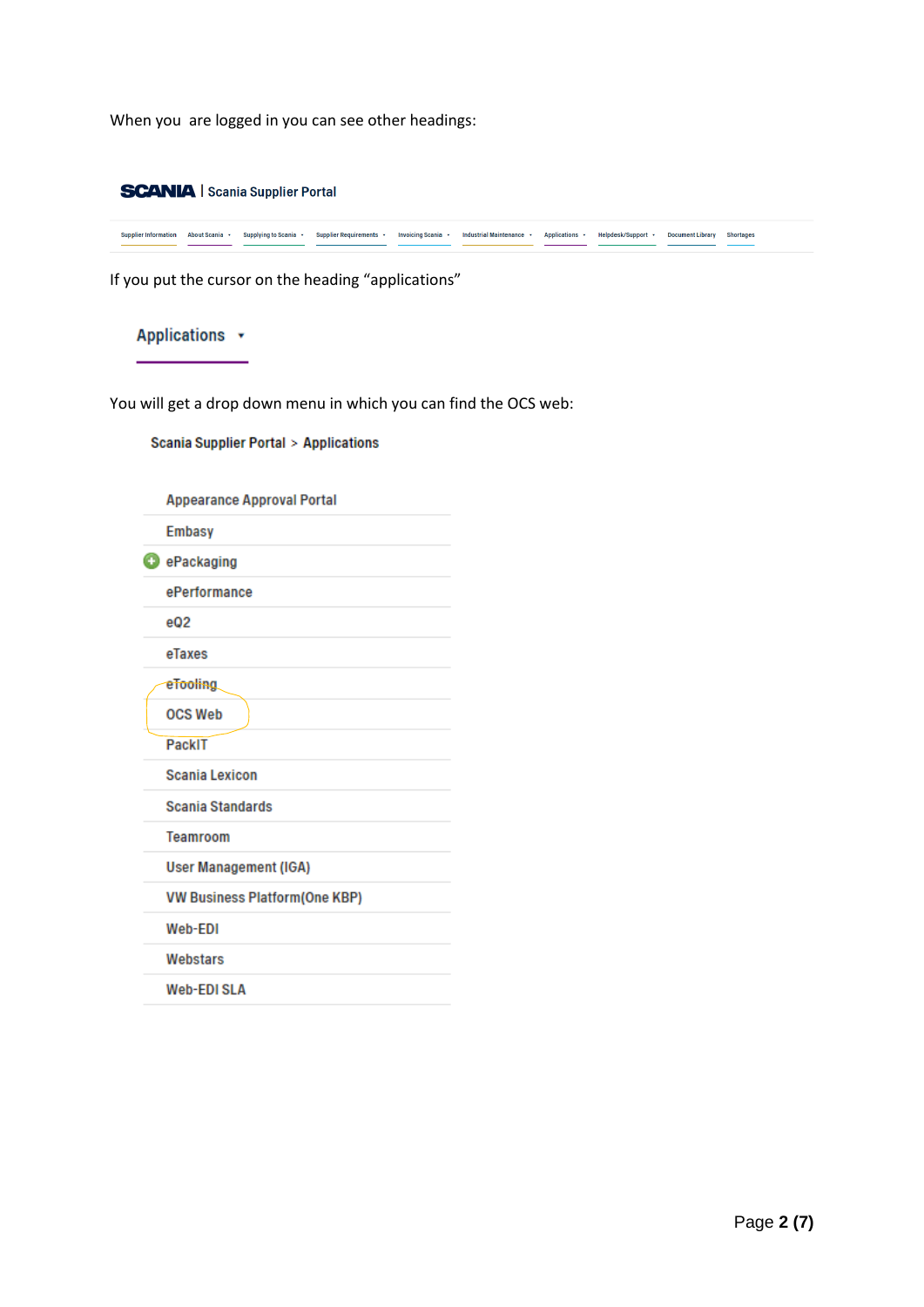If you get a box like this:



Then you must go to the admin for the Scania portal at your company and tell that person that you must be given access to OCS.

Choose OCS web by clicking on it:



Here you can find short information about OCS and to your right you can go straight to the application itself by pressing on the blue marked square "start application" and you can also find instruction and if there is any other information we like to share over the OCS we will also put it in here for you.

When you press start application it will put you direct over to our OCS system where the LTSD documents are – you can easily see which are closed and which are open.

You will also be able to print documents to yourself.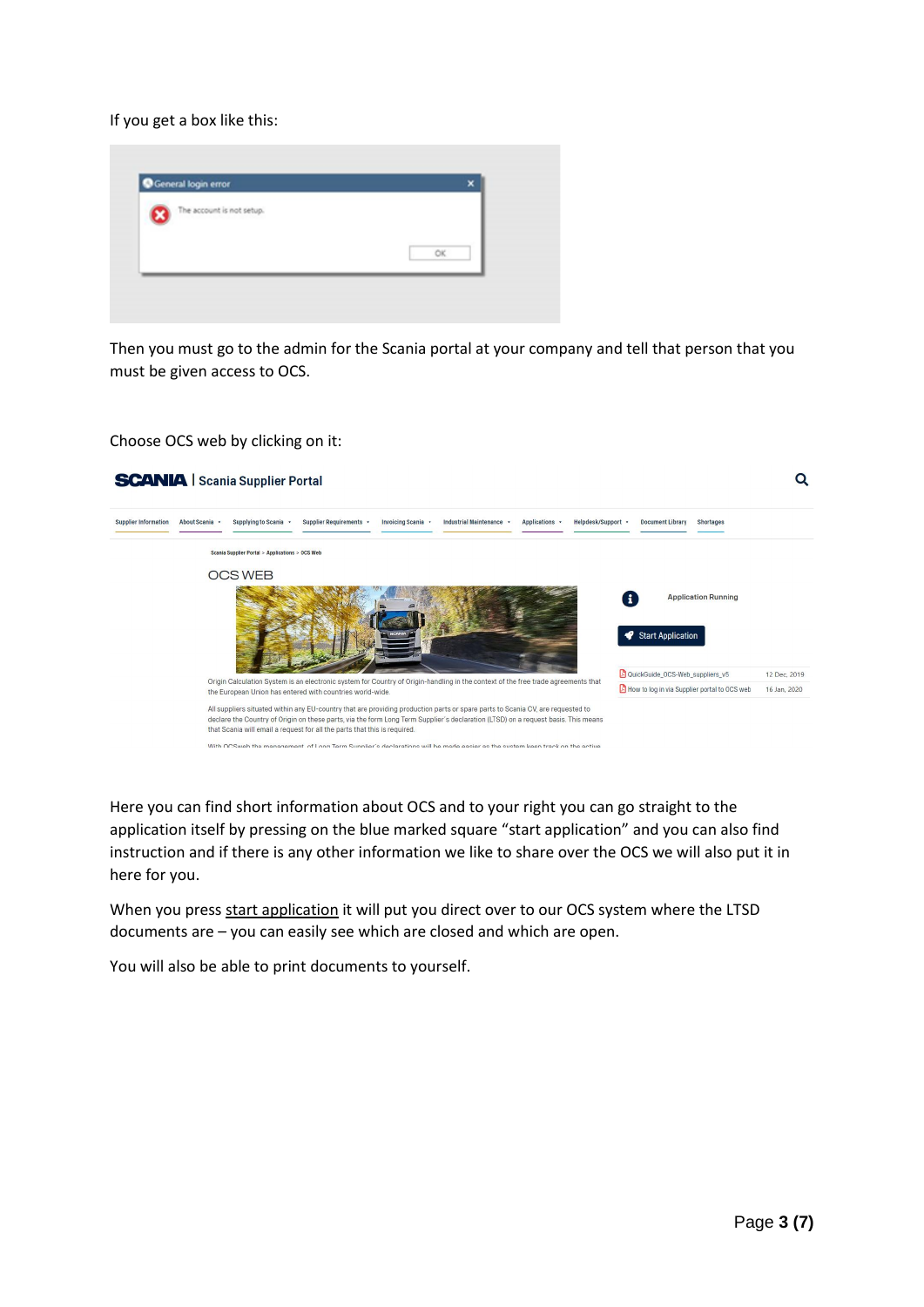### Now you are in the OCS:



Double click on "documents"

And you will get a list of the documents for the supplier number you are connected to.

Also in the OCS there are headings:

| Finalized | ■ ■ ■ Document Numl Document Status | Exp. Addr. No. | <b>Short Name</b> | Agreement | Receive Date F Receive Date To Send Status |  |
|-----------|-------------------------------------|----------------|-------------------|-----------|--------------------------------------------|--|
|           |                                     |                |                   |           |                                            |  |

| If you see a tic under box finalized then the document is finalized and closed: |  |
|---------------------------------------------------------------------------------|--|
|---------------------------------------------------------------------------------|--|

|   | Finalized | Documi  |
|---|-----------|---------|
|   |           | E22000( |
| 2 |           | F220000 |
| 3 |           | F220000 |
| 4 |           | F210000 |
| 5 |           | E210000 |
| 6 |           | E210000 |
|   |           |         |

*Document status* is set from system. Even if it say "error" documents is still open if the tic in the box for finalized is missing.

| Document Status |  |  |
|-----------------|--|--|
| 15 - PENDING    |  |  |
| 01 - COMPLETE   |  |  |
| 15 - PENDING    |  |  |
| 99 - ERROR      |  |  |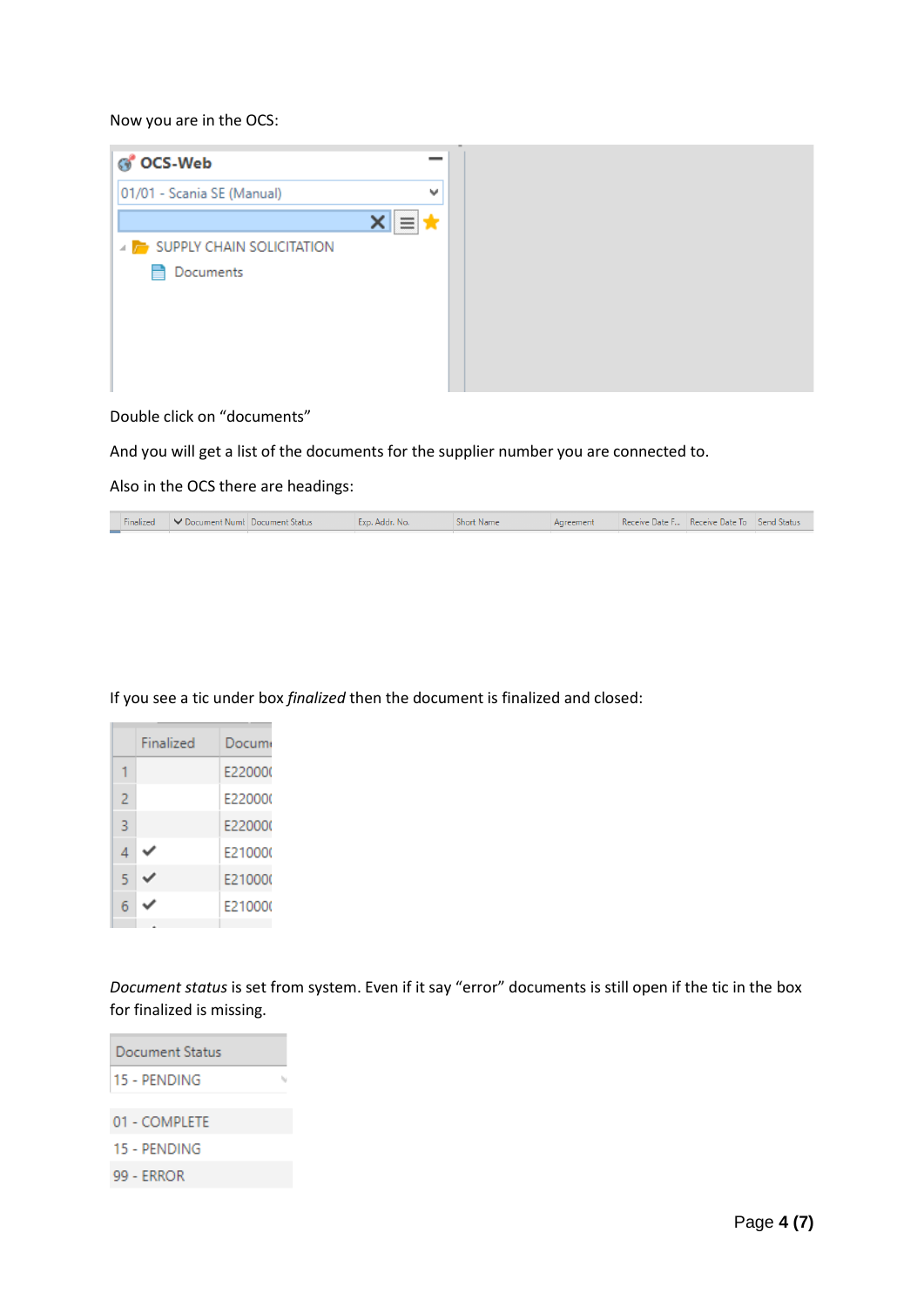If you double click on one line you will open the document and see all rows that are in there – on the upper half you have the information that comes from system:

| EU Document E220000006-001          |                                       |              |   |                 |  |  |
|-------------------------------------|---------------------------------------|--------------|---|-----------------|--|--|
| Doc. No. / Agreement E220000006-001 |                                       | <b>EUALL</b> |   | Supplier Number |  |  |
| Document Status 15 - PENDING        |                                       |              | v | Supplier Name   |  |  |
|                                     | Valid from / to 2022-01-01 2022-12-31 |              |   | Address         |  |  |
| Approval Date 2022-01-18            | H                                     |              |   |                 |  |  |

And on the lover half you will have the basic information that comes from other systems in Scania i.e. Suggestion of agreement, part number, part description and tariff number:

|  |              | Agreement   *Part Number | Part Description  |            | Tariff Number Supplier Part Number Sup. Tariff No. Country of Origin Preferential Status |  |              |
|--|--------------|--------------------------|-------------------|------------|------------------------------------------------------------------------------------------|--|--------------|
|  | <b>EUALL</b> | 572688                   | <b>EXCHANGE E</b> | 8408209900 |                                                                                          |  | 35 - UNKNOWN |

You can sort in the columns by tapping in the box of the header – lowest or highest value.

### Explanation of fields:

| Agreement:              | EUALL - cover all agreements that EU has entered with different countries<br>and areas                                                                                                                                                                                                                                                                                       |
|-------------------------|------------------------------------------------------------------------------------------------------------------------------------------------------------------------------------------------------------------------------------------------------------------------------------------------------------------------------------------------------------------------------|
| Part number:            | Your part number at Scania                                                                                                                                                                                                                                                                                                                                                   |
| Part description:       | Part description within Scania                                                                                                                                                                                                                                                                                                                                               |
| Tariff number:          | The tariff code that Scania has inserted in internal systems                                                                                                                                                                                                                                                                                                                 |
| Supplier part number:   | Optionally if you want to put in your own article / part number                                                                                                                                                                                                                                                                                                              |
| Supplier tariff number: | Optionally if you want to put in your own tariff code                                                                                                                                                                                                                                                                                                                        |
| Country of origin:      | Mandatory and very important - it must be the country of origin for the article<br>itself, in a two letter abbreviation as per Customs list of country codes (i.e.<br>Sweden - SE), you can never choose EU since that is not approved by<br>Swedish customs.                                                                                                                |
| Preferential status:    | Mandatory. When entering first time all items have status 35 UNKOWN. You<br>must do a choice depenting on country of origin and choose 01 CERTIFIED<br>or 50 NOT CERTIFIED. If you for any reason can not decide and leave the<br>item as 35 UNKOWN and then approve and finalize document systemwill<br>created a new document with thoose that you have left as 35 UNKOWN. |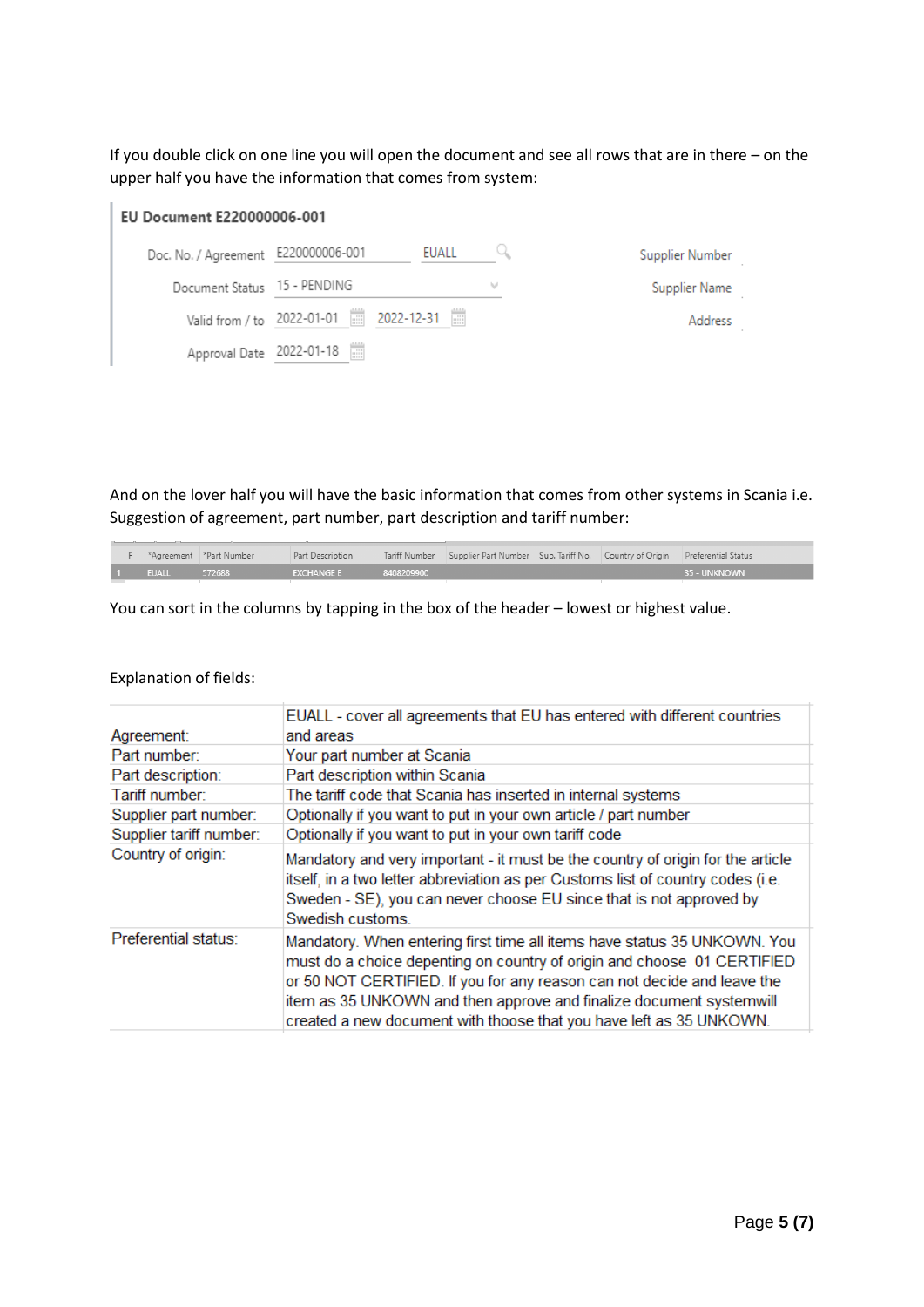**Please note:** 

- **Country of origin and Preferential status is very important – if these are not put in correct way the LTSD can not be used.**
- **Do not use the fields "plant code" or "customer code"**

When you have finished the document and put in information on every row – choose save in the upper left corner



#### Then you must also approve the document:



#### You will then get an approval window:

| Approval of selected document(s):<br>E160000011-001                                                                                                                                                                                                                                                                                          |
|----------------------------------------------------------------------------------------------------------------------------------------------------------------------------------------------------------------------------------------------------------------------------------------------------------------------------------------------|
| Dear supplier! Before you click on Approval - set the date in Valid From - one year back in time so<br>your declaration is valid the longest possible period! It will automatically generate correct forms due to<br>the new legislation in UCC. So if you approve the declaration $2016-06-23$ – set the date $2015-06-23$<br>here! Thanks! |
|                                                                                                                                                                                                                                                                                                                                              |
|                                                                                                                                                                                                                                                                                                                                              |
|                                                                                                                                                                                                                                                                                                                                              |
|                                                                                                                                                                                                                                                                                                                                              |
| Validity period                                                                                                                                                                                                                                                                                                                              |
| Valid From<br>$2015 - 06 - 20$<br>Valid To 2017 - 12 - 31<br>Approval Date 2016 - 06 - 20                                                                                                                                                                                                                                                    |
| Signatory Profile 03303<br>Place Marseille<br>Position Supply Schrimp Manager<br><b>Name Forrest Gump</b>                                                                                                                                                                                                                                    |
| Cancell<br>Accept                                                                                                                                                                                                                                                                                                                            |

Your Long Terms Supplier's declaration is now submitted to Scania - thanks!

You have the option to choose to let your Ltsd be valid for two years as per EUR LEX 952/2013, article 62. The longest period Ltsd can be backdated is 1 year.